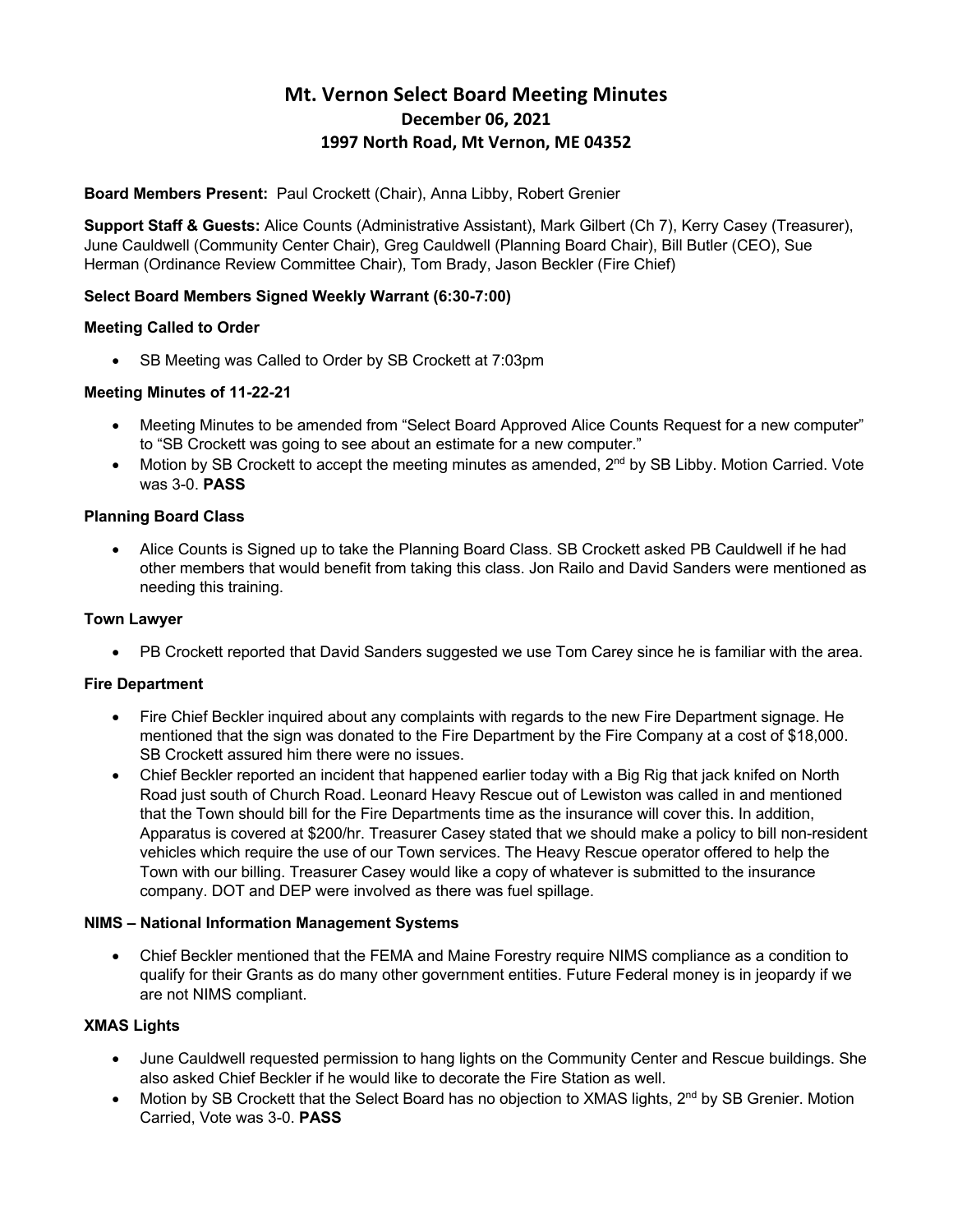# **Road Closures**

- SB Crockett reported that they will vote to close portions of the following two roads to winter travel:
	- o Cottle Hill
	- o Mooar Hill

### **Policy Updates**

- Kerry Casey reported that she would like to combine some of the Policies into the following categories:
	- o Financial
	- o Personnel
	- o Smoking, Drug & Alcohol

### **Ordinances – Possible updates for the Ordinance Review Committee (ORC) to work CEO Bill Butler Reported the following:**

- **Definition of Structure.** Town should consider rewriting the structure definition to exempt seasonal and portable items such as lawn chairs, tables, unsheltered fire pits, satellite dishes. This definition needs to be tightened up. For example Campfire Pits have a setback of 100 feet, but then they will want to add pavers and then possibly a roof and before you know it you have increased the impervious area. Currently the pit would have to be removed unless established before 1989. How is going to chase this down for each non-compliant fire pit? Is this really what we want our CEO to be spending his time on? Bill mentioned that the Shoreline Zone has no minimum size unlike the 100 sqft minimum elsewhere. Bill would like to exempt Seasonal Use Fire Pits. He further mentioned that anything affecting the Shoreline should go to Collin Clark for his feedback. SB Crockett asked ORC Herman to have her team look at this. ORC Herman stated that in 2009, the DEP told her that Shoreline Structures had no minimum size and were not allowed within 100 feet of setback
- **Front Steps.** China's land use ordinance allowed for 3 foot by 6 foot .footprint for the installation of front steps even if the steps encroached into a buffer setback. The town should consider the same.
- **Seasonal Docks.** Seasonal docks should be delegated to the CEO for permitting regardless of size, length, or configuration. Another area of concern is Docks turned into Decks. Again is this where we want our Towns efforts to be spent, inspecting properties for these type of non-compliance that is everywhere on every property on every lake? PB Cauldwell stated that the ordinance only allows for a 4 foot wide dock section but in reality, manufacturers are all making their docks 4 foot 2 inches and greater. Standard width needs to be updated. Bill mentioned that state guidelines require docks to be permitted by the CEO. but CEO can also manage seasonal if the Planning Board agrees under the current ordinance. Planning Board needs to make finding regarding extension at Public Hearing. ORC Herman stated that she received a lot of push back when she tried this in the past.
- **Well Setbacks.** I have seen where drilled wells too close to another well can cause a fracking effect to occur. In China we had a 10 foot setback from side and rear property lines and maximum extent possible from the water body. This needs to be looked at further.
- **Non-conforming Structure.** DEP guidance interprets a non-conforming structure as only that portion of the structure less than 100 feet to the water body. Our definition should be revised to reflect DEP guidance. ORC Herman voiced her doubt that the State would allow this. ORC Herman stated that the DEP minimum guidelines where taken directly from the state and would need to be looked into further.
- **Recreational Vehicle Definition.** This definition should be improved to clarify the RV is road worthy (good serviceable condition) in order to qualify as a vehicle and not a structure. Bill stated that a Travel Trailer is not a structure if it has wheels, is road worthy and registered, else it becomes a structure.
- **The ordinance** currently allows applicants to submit planning board applications directly to the planning board bypassing the code officer. The ordinance should be changed to require submittal of the application to the code officer or his/her designee so it can be reviewed for application completeness and scheduling for the agenda. This will also give the code officer the opportunity to provide copies of the application to the planning board prior to the meeting. PB Cauldwell, agreed that this would make both of their jobs easier and streamline the process. CEO Butler stated that there would need to be a positive finding on each item by the Planning Board, but that he would in no way dictate to the Board what they should do, he would only give his recommendations. ORC Herman agreed that the Planning Board needs to make a finding that application is complete. PB Cauldwell would like to run this by the Planning Board first so that all are in agreement.
- **Backlot Driveway or Flag Lot width –** Part of the table is missing in Section 9D p.172 for the minimum width. ORC Herman found the reference in the 2009 (White) Land Use Ordinance to be 30 feet minimum width. Admin Asst Alice Counts to check the formatting of the table in the new update.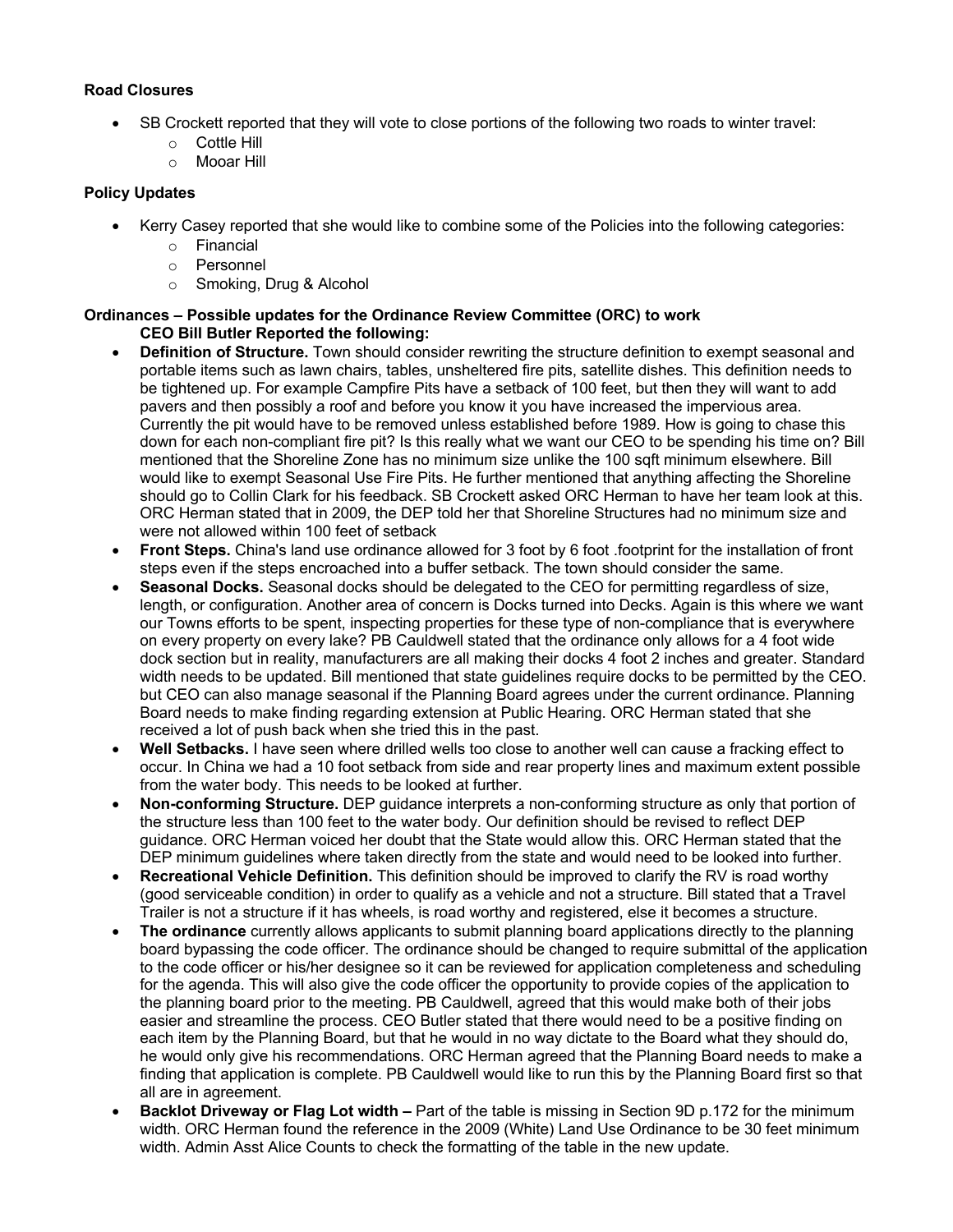- **Rural Areas** –SB Grenier inquired about allowed uses in the rural areas. SB Grenier questioned whether a permit was needed if it was an allowed use. ORB Herman stated allowed uses would still require a permit. She made an example of a small scale industrial operation which would be allowed if under 1600 sqft but would still need a site plan approval from the planning board.
- **Home Occupations** are only allowed if they are operated in the home or attached to the home.
- Additionally, on the topic of docks, I checked a few other local ordinances for comparison:
	- o Readfield no permit required
	- $\circ$  Belgrade: wharves, piers, and docks shall comply with all applicable local, state, and federal regulations;
	- o Fayette only permanent pier needs permit and no dimensional requirements. Also says: F: The facility shall be no larger in dimension than necessary to carry on the activity and be consistent with existing conditions, use and character of the area.

#### **Solar Farms**

- SB Crockett went on the record, the Ordinance Review Committee needs to look at the possibility in support of this for incoming tax revenue. This will go in front of the Town for approval. There needs to be differences between the requirements for small scale versus commercial scale. SB Crockett recommends lessening the restrictions to make it easier to obtain. ORC Herman stated her concerns were Visual Impact, buffers, setbacks, Glare and Decommissioning. For larger scale you would need 3 phase power She asked if the Town wants to add restrictions. SB Crockett said No, we don't want to legislate it out of existence. ORC Herman mentioned that they would need to research whether a Public Utility Facility would be allowed in a rural area. SB Crockett said we should follow general building practices. ORC wants to be proactive. Treasurer Casey mentioned that Belgrade has a moratorium.
- Bill commented that "the ordinance would currently require planning board approval for any solar farm. The primary issues are access control, stormwater management, adequate perimeter vegetated buffers, fire hazards, and reflection distractions near major highways. The solar arrays are classified as a structure therefore the total structure coverage would be applicable. Tweaking the ordinance to exempt solar arrays from the definition of a structure might be useful."

#### **Fire Works Ordinance**

• SB Crockett stated that this has become a huge problem. He suggested putting something in the Ordinance although it would not be enforceable but would hopefully be a distraction and should make an exception for the fourth of July and New Years Eve. Treasurer Casey asked whether or not civil action could come out of an ordinance. ORC Herman did not think so. CEO Butler said this would fall under the State Law Title 17 §2802, Miscellaneous Nuisance which can be tricky to use. SB Crockett asked ORC Herman to look into this.

### **Water Extraction Ordinance**

• SB Crockett tabled this under Select Board can look into this further. ORC Herman requested to have authorization for an MMA account. SB Crockett volunteered to make this happen.

#### **Emergency Manager**

• We are still looking for someone to fill this spot. SB Libby reported that Mike Wenzel has shown interest in this position.

### **Blake Hill Rd Bridge project**

• Alice Counts reported that she reached out to the Engineering Department at the University of Maine at Orono to see if there was interest for their students to look at this project. The Engineering Department responded and are looking at the 2022 schedule.

#### **Mail Box Regulation**

• SB Crockett penned a letter to the Belgrade Postmaster regarding an incident whereby a resident was asked to raise her mailbox to a height of 58 inches to accommodate the postal carrier's new truck. It currently is at 43-1/2 inches within the acceptable range between 41 and 45 inches. Although this is not